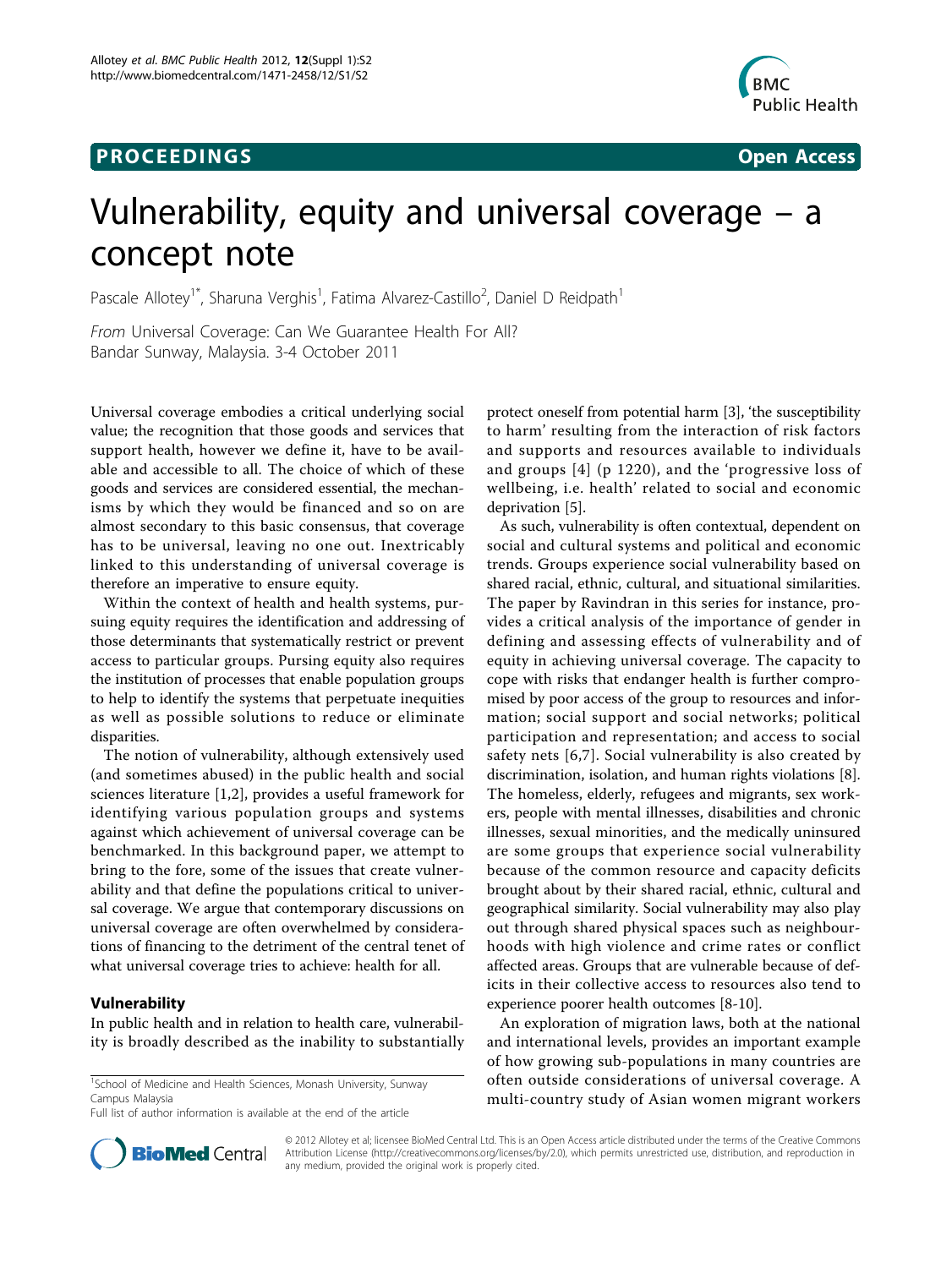[[11](#page-2-0)] found that their vulnerability to HIV was related to policies that ban outmigration of women and promote irregular migration; gender selectivity in migration policies that create and sustain a gendered international division of labour with women in informal and unprotected work sectors; poor access of migrant women to credit leading to economic dispossession and indebtedness in financing out-migration; poor regulation of recruiting agents and other intermediaries; labour rights violations within unrecognized and unprotected work sectors; immigration policies in destination countries that make pregnancy, STIs, tuberculosis and HIV terms for deportation; and national HIV and AIDS programs that exclude migrant workers.

## Vulnerability in health systems

The World Health Organization (WHO) refers to health systems as "all the organizations, institutions and resources that are devoted to producing health actions" [[12\]](#page-2-0). It includes patients, their families and communities, the Ministry of Health, health financing bodies, behaviour change and vector-control programmes, health services organizations, pharmaceutical companies and others. It also includes intersectoral actions across government that impact on health [[13](#page-2-0)]. The goals of health systems include "improving health and health equity in ways that are responsive, financially fair, and make the best, or most efficient, use of available resources" [[14\]](#page-2-0).

As entities, health systems may also be vulnerable – at a macro level vulnerability occurs when they are marginalised within political and national priorities; and at a macro level where the pillars that make up the health system are fragile. Robust health systems moderate the effects of health risks and vulnerabilities [[15\]](#page-2-0) by providing a continuum of health services including primary, secondary and tertiary prevention, as well as other intersectoral actions to protect and promote health. Care is not guaranteed simply by the existence of medical facilities [\[12\]](#page-2-0) (p 9), the facilities in turn need to be strong and equitable to cope with potential access by all.

Vulnerability of health systems translates into reduced protective resources and poor health outcomes for individuals and groups, and forfeiture of potential national socio-economic gains. In addition, the population level and global dimensions of health problems witnessed in relation to HIV and AIDS, severe acute respiratory syndrome (SARS), and recent disasters as in Haiti and Fukushima are also a reminder of the significance of the resilience and vulnerability of health systems in relation to population and global health.

Governance is another significant factor related to the vulnerability of health systems and requires increasing government effectiveness; control of corruption; and participation from all stakeholders including users [\[16](#page-2-0)]. Corrupt practices occur across a continuum ranging from inefficiency and minor mismanagement to absenteeism of health workers from work, 'under-the table' payments for public services and procurement of supplies, and the absence of regulatory policies, standards and mechanisms [[16](#page-2-0)]. Government effectiveness includes efficiency and adequacy of capacity of technical and administrative skills of public institutions and servants [\[17\]](#page-2-0), competent discharge of its roles, coherent internal policy and program formulation, and consistent external coordination with other sectors. The World Health Report 2010 states that about 20-40% of health spending is wasted which could otherwise be used to achieving universal coverage [[18\]](#page-2-0). Voice to the people is an important form of external accountability and ensures participation and a collaborative model of governance. However, it depends on the democratic freedoms accorded by the political system, a national anticorruption strategy, robust regulatory frameworks and enforcement by the government, and the independence of the judiciary and the media among other things. Accountability helps to keep in check corruption, inefficiencies and ineffectiveness.

## Conclusion

This paper discussed the vulnerability of people and health systems. For policies that aim to achieve universal coverage, an understanding of vulnerabilities facilitates the casting of a very wide net to cover as many as can be identified who may be in situations not well characterised by mainstream services. Vulnerability draws attention to political, social, legal and cultural contexts that spawn exclusions and deprivation, and communal and inter-personal spaces that encourage subordination, neglect and discrimination.

Similarly, an assessment of the vulnerabilities of health systems provides a useful tool to assess the ability of the health system to withstand the pressures of various population groups. The vulnerability of health systems underscores the importance of good governance, balanced and equitable development, and peace in achieving positive health outcomes and building robust health systems. Risks to the resilience and integrity of people and health systems reflect structural inequalities and inequities which need to be addressed strategically and with urgency.

## Competing interests

The authors declare that they have no competing interests.

#### Acknowledgements

This article has been published as part of BMC Public Health Volume 12 Supplement 1, 2012: Universal Coverage: Can We Guarantee Health For All?.